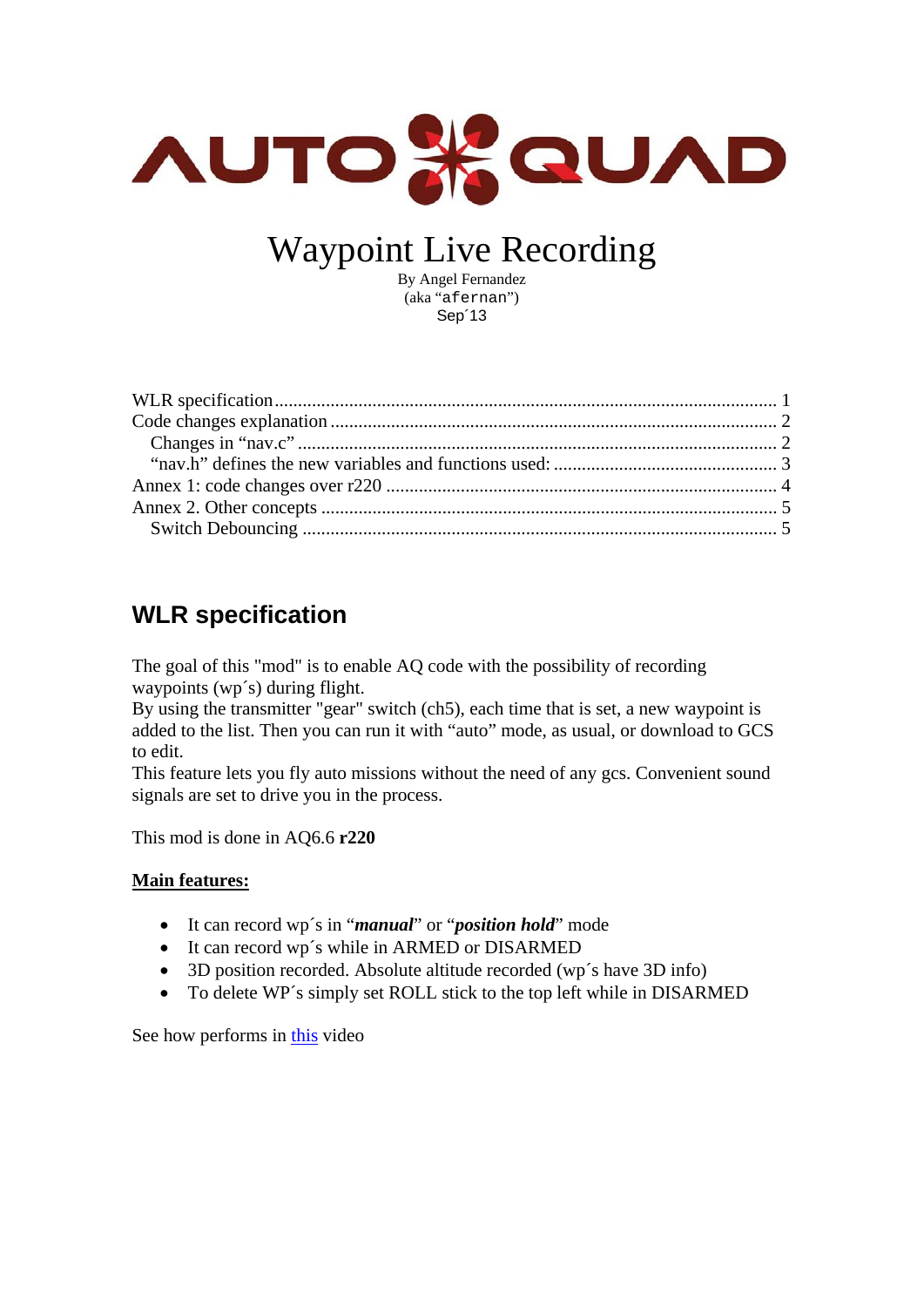### <span id="page-1-0"></span>**Code changes explanation**

[\(Annex 1](#page-2-1) shows complete list of code lines changed)

There are only two file affected: *nav.c* and *nav.h* 

The basic idea is to introduce in the "main loop" inside "nav.c"

```
 void navNavigate(void){}
```
an "if" statement that controls when switch "gear" is activated, and then launch the recording of a new wp thru an specific function.

#### <span id="page-1-1"></span>*Changes in "nav.c"*

When the Tx gear switch is set...

```
if (RADIO GEAR > 250) {
```
We want the "main loop" runs very quickly. Since our switching by hand will take some time, we don't want to record many times same WP. This is known as « switch [debouncing](#page-4-1) » problem. To avoid that effect we set a flag:

navData.set\_flag =  $1;$  // to avoid debouncing

Then, we need to wait a certain time until set the waypoint (let say 0.5 sec). To do that we read a reference time first:

```
navData.navSetWPtimer = timerMicros();
```
then we wait 0.5s before recording the WP. Once fulfilled we launch the actual function to record a new waypoint:

**navSetWpCurrent**(navData.wp\_index);

we make a very short beep (to minimize the impact in the main loop) signalingBeep(2000, 50);

```
we increase the WP index (starts in "0") and control that is lower than the maximum
number of wp´s:
```

```
navData.wp_index++; // increase waypoint index 
we reset the flag (= …"Hey I´m ready to record another WP")
```

```
navData.set flag = 0;
```

```
we reset the timer and send a message
```

```
 navData.navSetWPtimer = 0; 
AQ NOTICE ("waypoint set");
```
The function **navSetWpCurrent** assign the actual GPS information to new WP.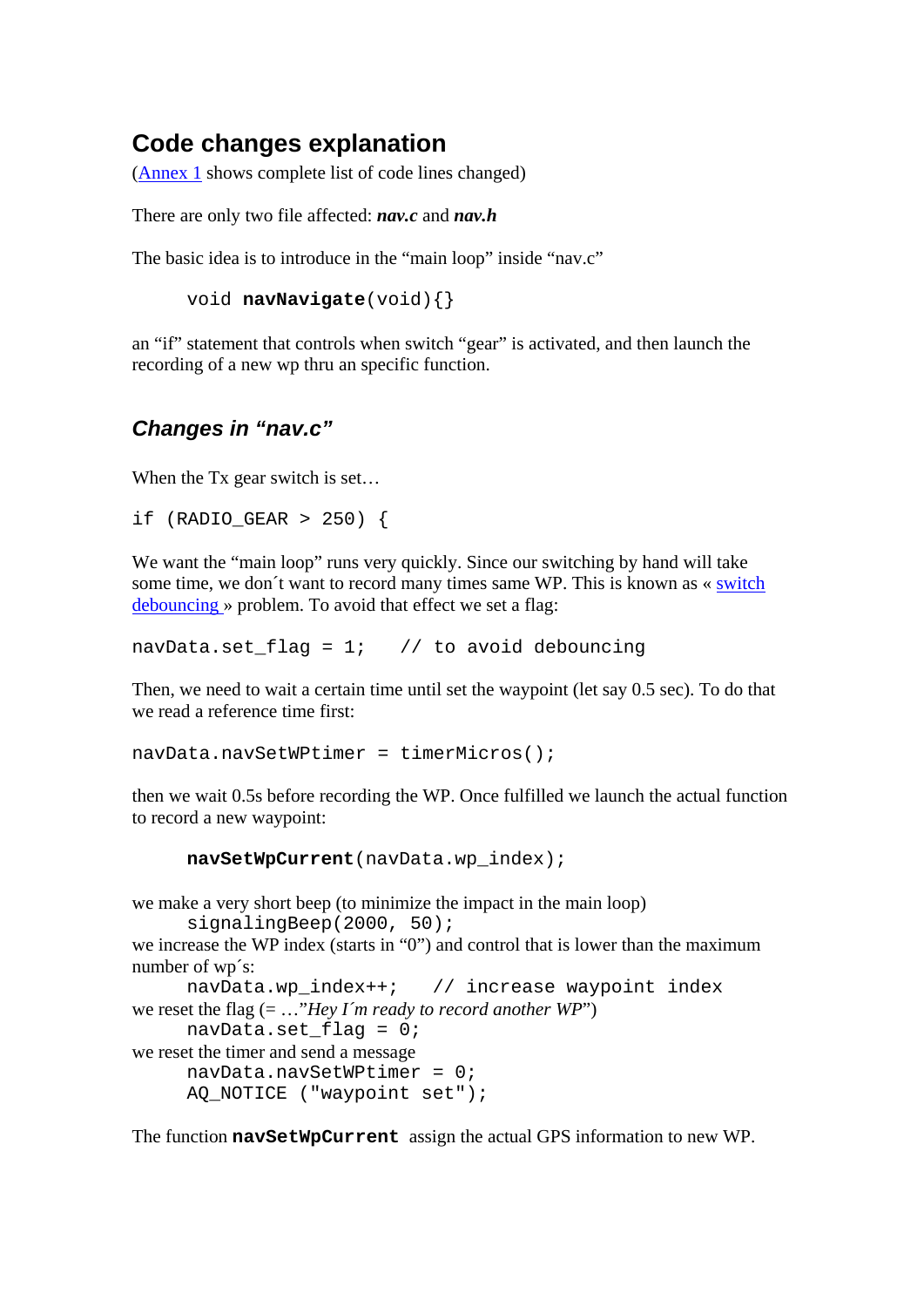#### **Deleting all WP´s**

To delete all WP´s we need to launch the function: **navClearWaypoints**();

This is done ONLY when, rec switch (ch5) is "off" and AQ "DISARMED". It sounds 3 beeps and a message acknowledge.

#### *Changes in "nav.h"*

<span id="page-2-0"></span>"nav.h" simply defines the new variables and functions used:

| uint8 t wp index;       | //afd WLR index |  |
|-------------------------|-----------------|--|
| uint8 t set flag;       | //afd WLR flaq  |  |
| uint32 t navSetWPtimer; | //afd WLR timer |  |

<span id="page-2-1"></span>extern void navSetWpCurrent(int k); //afd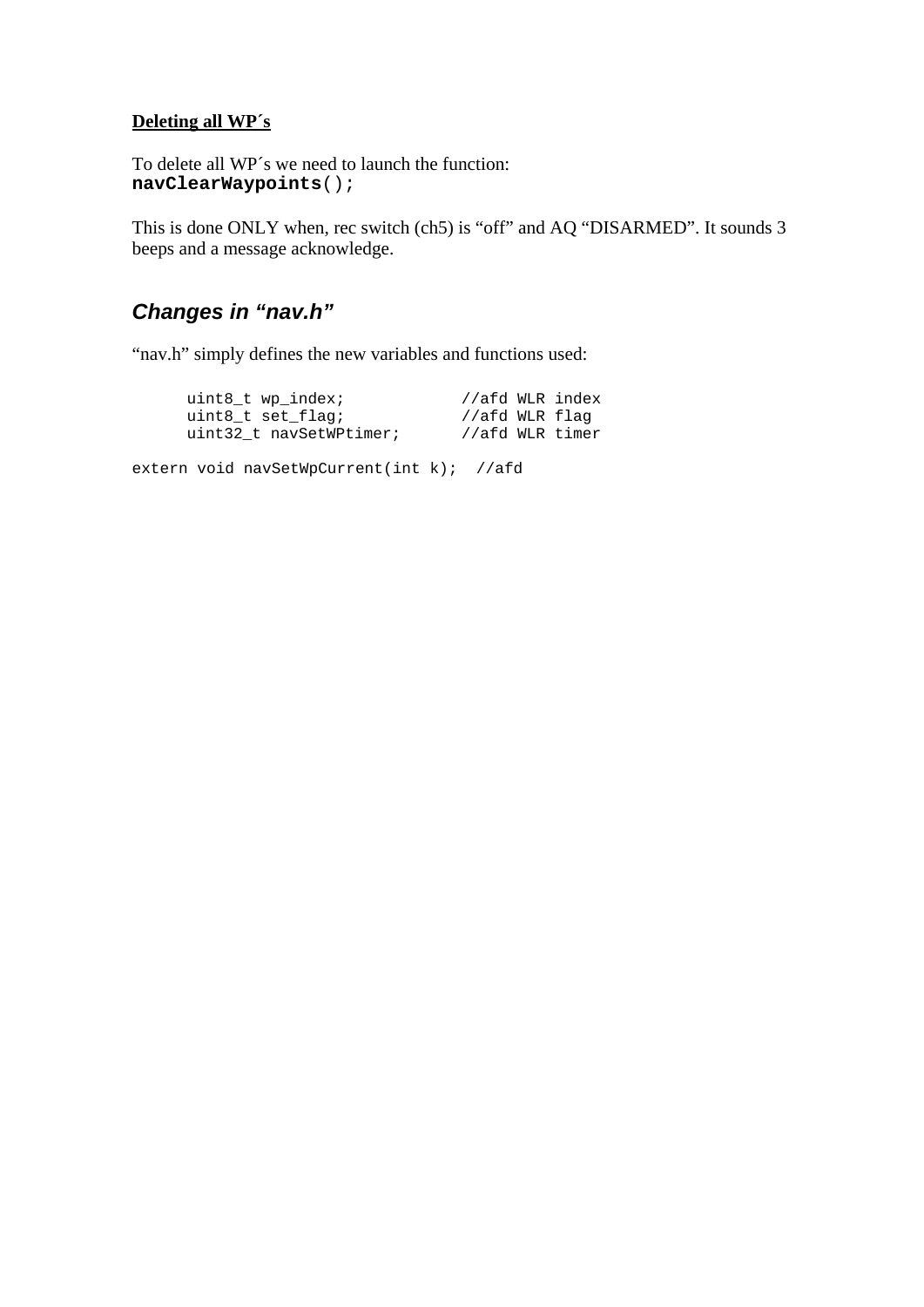#### **Annex 1: full code changes over r220**

#### <span id="page-3-0"></span>Nav.c, line 82 add:

```
// afd 
void navSetWpCurrent(int k) { 
       navData.missionLegs[k].type = NAV_LEG_GOTO; 
       navData.missionLegs[k].relativeAlt = 0; 
      navData.missionLegs[k].targetAlt = UKF_ALTITUDE + 
      navUkfData.presAltOffset; 
       navData.missionLegs[k].targetRadius = 1.0f; 
       navData.missionLegs[k].targetLat = gpsData.lat; 
       navData.missionLegs[k].targetLon = gpsData.lon; 
       navData.missionLegs[k].maxHorizSpeed = 2.0f; // m/s 
       navData.missionLegs[k].poiHeading = -0.0f; // relative 
       AQ_NOTICE("point set\n");
```

```
}
```
Nav.c, line 390 add:

```
// afd WLR = WPs Live Recording using Ch5, RADIO_GEAR 
// waypoint recording : gear switch down 1s = record waypoint 
if (RADIO GEAR > 250) {
navData.set_flag = 1; // set waypoint on switch low to high(debouncing) 
navData.navSetWPtimer = timerMicros(); 
} 
// only record when switch is held for 1 second. 
if ( ( navData.set_flag) && (( timerMicros() - navData.navSetWPtimer) > (5e5) ) ){ 
    navSetWpCurrent(navData.wp_index); 
    signalingBeep(2000, 50); 
   navData.wp index++; // increase waypoint index
   navData.wp_index = constrainInt(navData.wp_index,0, NAV_MAX_MISSION_LEGS);
    navData.set_flag = 0; 
    navData.navSetWPtimer = 0; 
    AQ_NOTICE ("waypoint set"); 
} 
// If waypoint "rec switch is low" AND "AQ not armed" AND "roll is held left" then erase waypoints... 
if ( (!navData.set_flag) && (RADIO_ROLL < -550) && (supervisorData.state == STATE_DISARMED) ){ 
navClearWaypoints(); 
signalingBeep(2000, 50); 
delay(200);signalingBeep(2000, 50);
delay(200); 
signalingBeep(2000, 50);
AQ_NOTICE ("waypoints deleted"); 
         navData.set_flag = 0; 
         navData.wp_index = 0; 
         } 
Nav.h, line 127 
               uint8_t wp_index; //afd WLR index
               uint8_t set_flag; //afd WLR flag
               uint32_t navSetWPtimer; //afd WLR timer
Nav.h, line 149 
         extern void navSetWpCurrent(int k); //afd
```